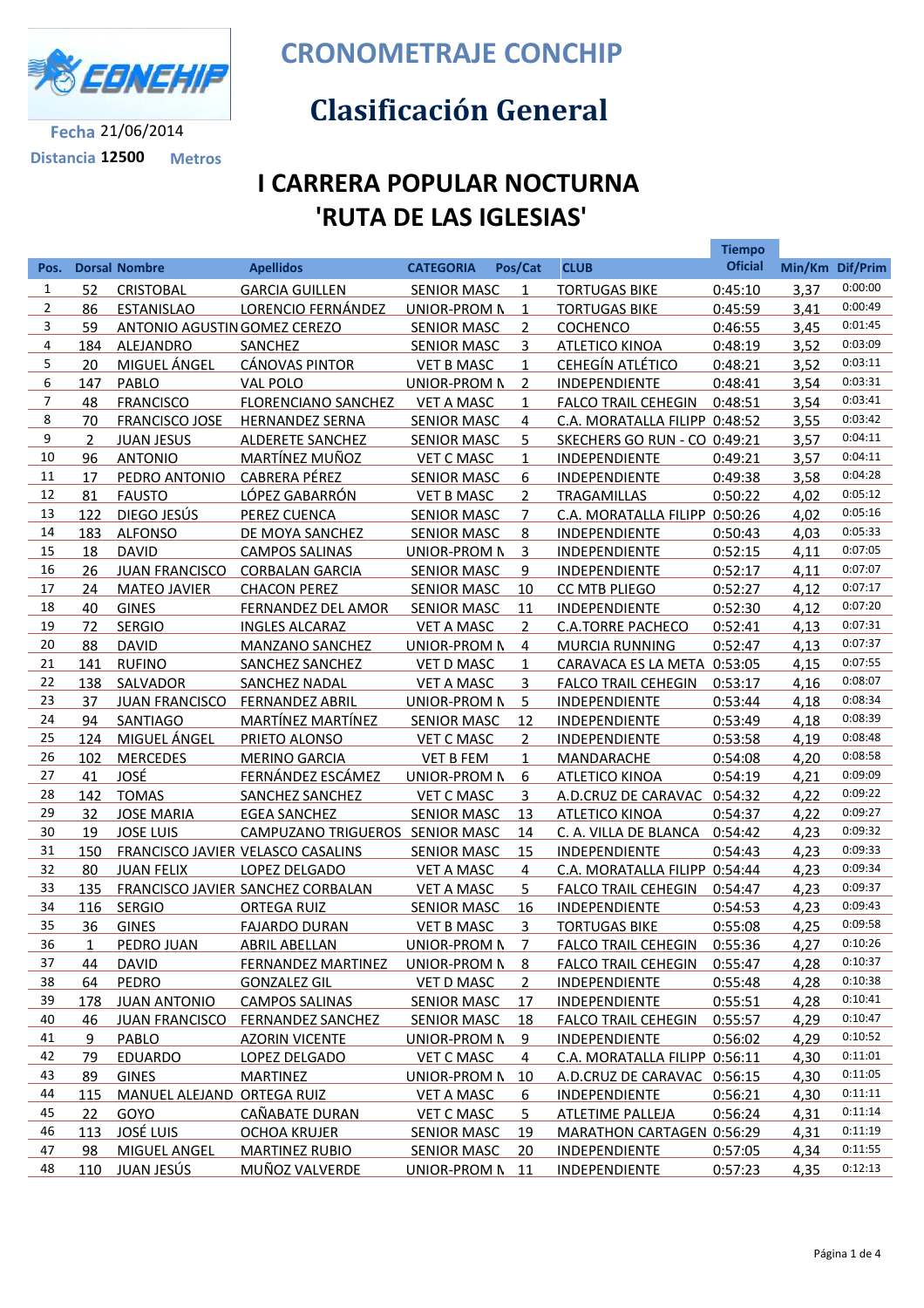|          |          |                                  |                                         |                                         |                |                                        | <b>Tiempo</b>      |              |                    |
|----------|----------|----------------------------------|-----------------------------------------|-----------------------------------------|----------------|----------------------------------------|--------------------|--------------|--------------------|
| Pos.     |          | <b>Dorsal Nombre</b>             | <b>Apellidos</b>                        | <b>CATEGORIA</b>                        | Pos/Cat        | <b>CLUB</b>                            | <b>Oficial</b>     |              | Min/Km Dif/Prim    |
| 49       | 16       | <b>JUAN ANTONIO</b>              | CABEZA GARCIA                           | <b>SENIOR MASC</b>                      | 21             | <b>INDEPENDIENTE</b>                   | 0:57:36            | 4,36         | 0:12:26            |
| 50       | 151      | <b>ANTONIO</b>                   | <b>VELEZ MOYA</b>                       | <b>VET B MASC</b>                       | 4              | A.D. PITIRUNNING                       | 0:57:45            | 4,37         | 0:12:35            |
| 51       | 5        | <b>JOSE</b>                      | <b>ALVAREZ GUIRAO</b>                   | <b>VET A MASC</b>                       | $\overline{7}$ | INDEPENDIENTE                          | 0:57:49            | 4,38         | 0:12:39            |
| 52       | 69       | <b>VICENTE</b>                   | <b>HERNANDEZ MOYA</b>                   | <b>VET A MASC</b>                       | 8              | <b>FALCO TRAIL CEHEGIN</b>             | 0:57:50            | 4,38         | 0:12:40            |
| 53       | 57       | PEDRO                            | <b>GIL MARTINEZ</b>                     | <b>VET B MASC</b>                       | 5              | C A MONCHITOS                          | 0:57:55            | 4,38         | 0:12:45            |
| 54       | 51       | <b>CARLOS</b>                    | <b>GARCIA GOMEZ</b>                     | <b>VET B MASC</b>                       | 6              | INDEPENDIENTE                          | 0:57:55            | 4,38         | 0:12:45            |
| 55       | 95       | DIEGO ALBERTO                    | <b>MARTINEZ MORENO</b>                  | <b>SENIOR MASC</b>                      | 22             | C.A. MORATALLA FILIPP 0:58:19          |                    | 4,40         | 0:13:09            |
| 56       | 12       | <b>ANTONIO</b>                   | <b>BENEDICTO CASCALES</b>               | <b>VET C MASC</b>                       | 6              | CLUB ATLETISMO LAS T 0:58:21           |                    | 4,40         | 0:13:11            |
| 57       | 145      | PEDRO JOSE                       | SAURA MEROÑO                            | <b>VET C MASC</b>                       | $\overline{7}$ | CLUB MARATON SAN JA 0:58:29            |                    | 4,41         | 0:13:19            |
| 58       | 148      | <b>AGUSTIN</b>                   | <b>VALERA DE GEA</b>                    | <b>SENIOR MASC</b>                      | 23             | CRUZ BEGASTRI CEHEGI 0:58:30           |                    | 4,41         | 0:13:20            |
| 59       | 132      | <b>DAVID</b>                     | <b>ROS BARCELO</b>                      | <b>VET B MASC</b>                       | $\overline{7}$ | INDEPENDIENTE                          | 0:58:32            | 4,41         | 0:13:22            |
| 60       | 35       | <b>FRANCISCO</b>                 | ESPÍN SOLER                             | UNIOR-PROM N                            | 12             | C.A. MORATALLA FILIPP 0:58:35          |                    | 4,41         | 0:13:25            |
| 61       | 125      | <b>ANTONIO DAVID</b>             | <b>PUERTA FERNANDEZ</b>                 | <b>SENIOR MASC</b>                      | 24             | INDEPENDIENTE                          | 0:58:55            | 4,43         | 0:13:45<br>0:13:49 |
| 62<br>63 | 77       | <b>BENITO</b>                    | LOPEZ ABELLAN                           | <b>VET A MASC</b>                       | 9              | INDEPENDIENTE                          | 0:58:59            | 4,43         | 0:13:58            |
| 64       | 33<br>99 | PEDRO JAVIER<br><b>JOSE LUIS</b> | ESCAMEZ ÁLVAREZ<br><b>MARTINEZ RUIZ</b> | <b>SENIOR MASC</b><br><b>VET B MASC</b> | 25<br>8        | <b>ATLETICO KINOA</b><br>INDEPENDIENTE | 0:59:08<br>0:59:20 | 4,44<br>4,45 | 0:14:10            |
| 65       | 120      | <b>JUAN ERNESTO</b>              | PEÑA ROS                                | <b>VET E MASC</b>                       | 1              | MARATHON CARTAGEN 0:59:23              |                    | 4,45         | 0:14:13            |
| 66       | 42       |                                  | MANUEL ANTONIO FERNANDEZ GARCIA         | <b>VET B MASC</b>                       | 9              | A.D. CEHEGIN                           | 0:59:32            | 4,46         | 0:14:22            |
| 67       | 144      | <b>JUAN</b>                      | SANDOVAL REALES                         | <b>VET C MASC</b>                       | 8              | <b>TORTUGAS BIKE</b>                   | 0:59:32            | 4,46         | 0:14:22            |
| 68       | 50       | JOSÉ                             | <b>GALVEZ MARTINEZ</b>                  | <b>VET E MASC</b>                       | $\overline{2}$ | <b>CORREBIRRAS</b>                     | 0:59:38            | 4,46         | 0:14:28            |
| 69       | 58       | <b>MATIAS</b>                    | GOMEZ                                   | <b>VET D MASC</b>                       | 3              | <b>CCBULLAS</b>                        | 0:59:38            | 4,46         | 0:14:28            |
| 70       | 68       | <b>JUAN FRANCISCO</b>            | <b>HERNANDEZ GOMEZ</b>                  | <b>VET A MASC</b>                       | 10             | <b>ATLETICO KINOA</b>                  | 0:59:44            | 4,47         | 0:14:34            |
| 71       | 126      | YOLANDA                          | <b>QUIROS JIMENEZ</b>                   | <b>VET C FEM</b>                        | $\mathbf{1}$   | PUENTE VERDE GRANA 0:59:46             |                    | 4,47         | 0:14:36            |
| 72       | 39       | <b>MARIANO</b>                   | <b>FERNANDEZ DE GEA</b>                 | <b>VET C MASC</b>                       | 9              | INDEPENDIENTE                          | 1:00:03            | 4,48         | 0:14:53            |
| 73       | 152      | <b>CRISTOBAL</b>                 | <b>VERA MELGAREJO</b>                   | <b>VET B MASC</b>                       | 10             | INDEPENDIENTE                          | 1:00:25            | 4,50         | 0:15:15            |
| 74       | 15       | SEBASTIAN                        | <b>BURGUILLOS GUIRAO</b>                | <b>VET A MASC</b>                       | 11             | C.A. MORATALLA FILIPP 1:00:40          |                    | 4,51         | 0:15:30            |
| 75       | 13       | <b>ANTONIO</b>                   | BERENGÜI DE GEA                         | <b>VET E MASC</b>                       | 3              | <b>FALCO TRAIL CEHEGIN</b>             | 1:00:47            | 4,52         | 0:15:37            |
| 76       | 45       | <b>FRANCISCO</b>                 | <b>FERNANDEZ ORTEGA</b>                 | <b>VET C MASC</b>                       | 10             | <b>FALCO TRAIL CEHEGIN</b>             | 1:00:49            | 4,52         | 0:15:39            |
| 77       | 123      | <b>MARIANO</b>                   | PEREZ SERRANO                           | <b>VET C MASC</b>                       | 11             | MANDARACHE                             | 1:00:50            | 4,52         | 0:15:40            |
| 78       | 67       | <b>FRANCISCO</b>                 | GUILLÉN CERDÁN                          | <b>VET C MASC</b>                       | 12             | C. A. ROLDAN                           | 1:00:52            | 4,52         | 0:15:42            |
| 79       | 111      | <b>FERNANDO</b>                  | NAVARRO LOPEZ                           | <b>SENIOR MASC</b>                      | 26             | C.A. MORATALLA FILIPP 1:01:01          |                    | 4,53         | 0:15:51            |
| 80       | 188      | <b>ANTONIO</b>                   | <b>PARRAGA TORRES</b>                   | <b>VET A MASC</b>                       | 12             | <b>INDEPENDIENTE</b>                   | 1:01:04            | 4,53         | 0:15:54            |
| 81       | 104      | <b>JOSE</b>                      | <b>MONREAL GILAR</b>                    | <b>VET B MASC</b>                       | 11             | <b>INDEPENDIENTE</b>                   | 1:01:04            | 4,53         | 0:15:54            |
| 82       | 205      | <b>ANTUAN</b>                    | <b>RUIZ LLORENTE</b>                    | <b>VET A MASC</b>                       | 13             | <b>INDEPENDIENTE</b>                   | 1:01:04            | 4,53         | 0:15:54            |
| 83       | 28       | PASCUAL                          | DE MOYA MOYA                            | <b>VET C MASC</b>                       | <u>13</u>      | <b>INDEPENDIENTE</b>                   | 1:01:14            | 4,54         | 0:16:04            |
| 84       | 60       |                                  | JUAN FRANCISCO GOMEZ FERNANDEZ          | <b>VET A MASC</b>                       | 14             | <b>INDEPENDIENTE</b>                   | 1:01:14            | 4,54         | 0:16:04            |
| 85       | 63       | <b>DIEGO</b>                     | <b>GONZALEZ DE MAYA</b>                 | <b>VET A MASC</b>                       | 15             | <b>FALCO TRAIL CEHEGIN</b>             | 1:01:22            | 4,55         | 0:16:12            |
| 86       | 55       | <b>FRANCISCO</b>                 | <b>GARCIA MAYA</b>                      | <b>SENIOR MASC</b>                      | 27             | <b>INDEPENDIENTE</b>                   | 1:01:30            | 4,55         | 0:16:20            |
| 87       | 21       | PEDRO                            | <b>CANOVAS PORTERO</b>                  | <b>VET A MASC</b>                       | <u>16</u>      | <b>INDEPENDIENTE</b>                   | 1:01:39            | 4,56         | 0:16:29            |
| 88       | 146      | <b>JAVIER</b>                    | <b>TOLEDO MOLINA</b>                    | <b>SENIOR MASC</b>                      | 28             | C. A. VILLA DE BLANCA                  | 1:01:44            | 4,56         | 0:16:34            |
| 89       | 204      | <b>ANTONIO</b>                   | SANCHEZ CORBALAN                        | <b>VET A MASC</b>                       | 17             | <b>FALCO TRAIL CEHEGIN</b>             | 1:01:47            | 4,57         | 0:16:37            |
| 90       | 92       | <b>JUAN CARLOS</b>               | <b>MARTINEZ DE MAYA</b>                 | <b>SENIOR MASC</b>                      | 29             | <b>FALCO TRAIL CEHEGIN</b>             | 1:01:48            | 4,57         | 0:16:38            |
| 91       | 83       | <b>ANTONIO JOSE</b>              | <b>LOPEZ PEREZ</b>                      | <b>SENIOR MASC</b>                      | 30             | <b>TORERO</b>                          | 1:02:11            | 4,58         | 0:17:01            |
| 92       | 74       | DANIEL                           | <b>JENSEN MARTINEZ</b>                  | UNIOR-PROM N                            | 13             | <b>INDEPENDIENTE</b>                   | 1:02:32            | 5,00         | 0:17:22            |
| 93       | 29       | <b>RAQUEL</b>                    | DEL AMOR SANCHEZ                        | <b>SENIOR FEM</b>                       | 1              | <b>FALCO TRAIL CEHEGIN</b>             | 1:02:41            | 5,01         | 0:17:31            |
| 94       | 185      | <b>GINES</b>                     | <b>GUIRADO JIMENEZ</b>                  | <b>VET C MASC</b>                       | 14             | <b>ATLETICO KINOA</b>                  | 1:02:42            | 5,01         | 0:17:32            |
| 95       | 4        | <b>SERGIO</b>                    | ÁLVAREZ GUIRADO                         | UNIOR-PROM N                            | 14             | <b>INDEPENDIENTE</b>                   | 1:03:06            | 5,03         | 0:17:56            |
| 96       | 140      | <b>ANDRÉS JOSÉ</b>               | <b>SANCHEZ PEREZ</b>                    | <b>VET D MASC</b>                       | 4              | C. A. ROLDAN                           | 1:03:06            | 5,03         | 0:17:56            |
| 97       | 61       | <b>ANTONIO</b>                   | <b>GOMEZ GILAR</b>                      | <b>SENIOR MASC</b>                      | 31             | <b>INDEPENDIENTE</b>                   | 1:03:18            | 5,04         | 0:18:08            |
| 98       | 117      | <b>BENJAMÍN</b>                  | PACHECO RICO                            | <b>VET B MASC</b>                       | 12             | <b>INDEPENDIENTE</b>                   | 1:03:20            | 5,04         | 0:18:10            |
| 99       | 100      | <b>JOSE</b>                      | <b>MARTOS SANCHEZ</b>                   | <b>VET B MASC</b>                       | <u>13</u>      | MI META, 42K                           | 1:03:25            | 5,04         | 0:18:15            |
| 100      | 109      | <b>FRANCISCO</b>                 | MUÑOZ ORTIZ                             | <b>VET C MASC</b>                       | 15             | <b>CORREBIRRAS</b>                     | 1:03:43            | 5,06         | 0:18:33            |
| 101      | 187      | ANGEL                            | LOPEZ SANCHEZ                           | <b>VET A MASC</b>                       | <b>18</b>      | <b>INDEPENDIENTE</b>                   | 1:03:57            | 5,07         | 0:18:47            |
| 102      | 56       | <b>AMADOR</b>                    | <b>GARCÍA SÁNCHEZ</b>                   | <b>SENIOR MASC</b>                      | 32             | <b>INDEPENDIENTE</b>                   | 1:03:57            | 5,07         | 0:18:47            |
| 103      | 101      | <b>JOSE SANTIAGO</b>             | <b>MERELO RIPOLL</b>                    | <b>VET D MASC</b>                       | 5              | <b>INDEPENDIENTE</b>                   | 1:04:28            | 5,09         | 0:19:18            |
| 104      | 108      | <b>FRANCISCO</b>                 | MUÑOZ CAMPILLO                          | <b>VET D MASC</b>                       | 6              | <b>MARATHON CARTAGEN 1:04:38</b>       |                    | 5,10         | 0:19:28            |
| 105      | 119      | <b>JOSE MARIA</b>                | PARRA MUÑOZ                             | <b>SENIOR MASC</b>                      | 33             | <b>CLUB DE LA CERVEZA</b>              | 1:05:25            | 5,14         | 0:20:15            |
| 106      | 62       | <b>PEDRO</b>                     | <b>GONZALEZ CANOVAS</b>                 | <b>VET B MASC</b>                       | 14             | <b>INDEPENDIENTE</b>                   | 1:05:29            | 5,14         | 0:20:19            |
| 107      | 130      | <b>STEVEN COLIN</b>              | <b>ROONEY</b>                           | <b>VET B MASC</b>                       | 15             | <b>FALCO TRAIL CEHEGIN</b>             | 1:05:33            | 5,15         | 0:20:23            |
| 108      | 3        |                                  | MANUEL ANTONIO ALVAREZ FERNANDEZ        | <b>VET A MASC</b>                       | 19             | A.D. CEHEGIN                           | 1:05:58            | 5,17         | 0:20:48            |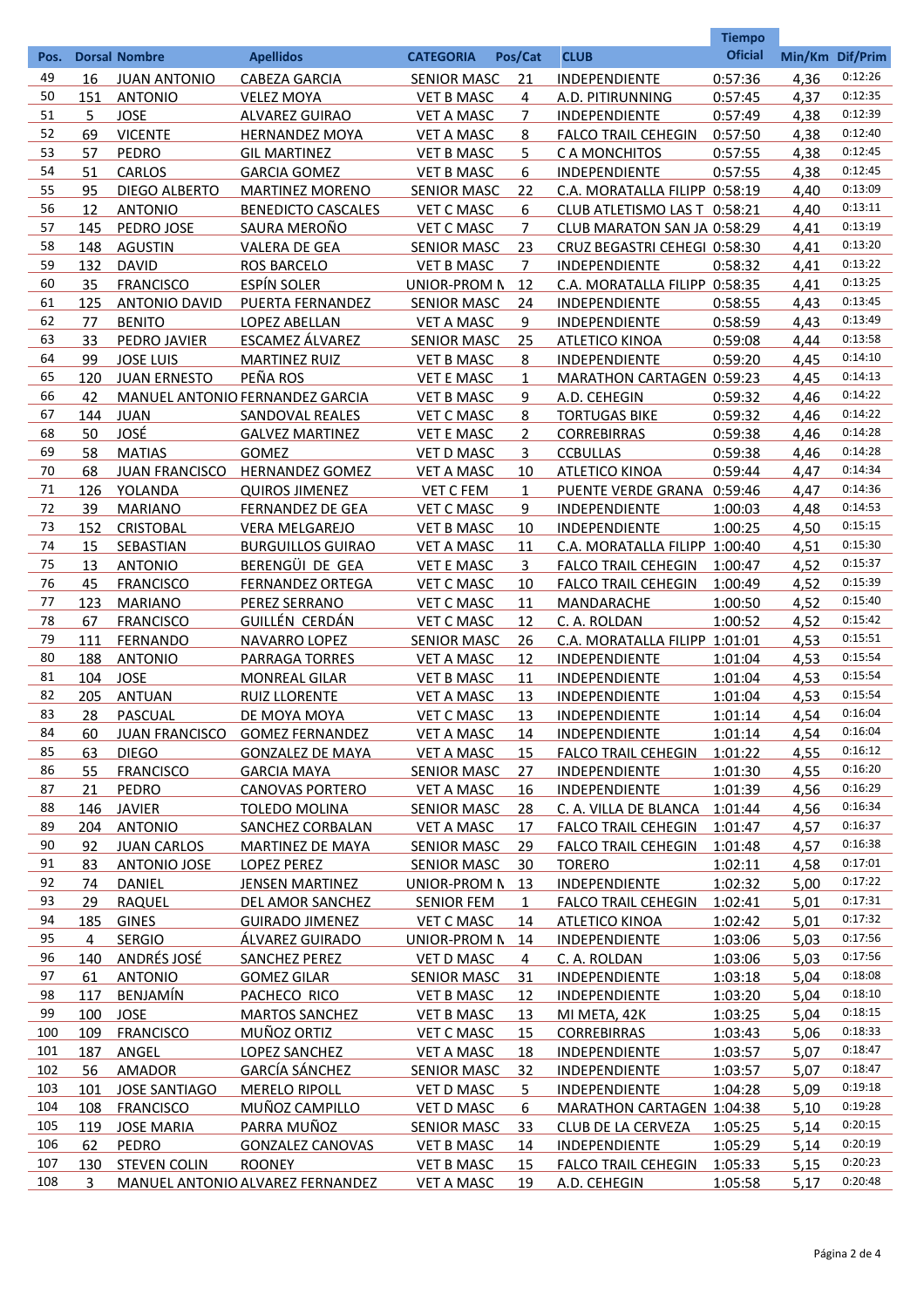|      |                |                       |                                   | <b>Tiempo</b>      |                |                                  |                |                 |         |
|------|----------------|-----------------------|-----------------------------------|--------------------|----------------|----------------------------------|----------------|-----------------|---------|
| Pos. |                | <b>Dorsal Nombre</b>  | <b>Apellidos</b>                  | <b>CATEGORIA</b>   | Pos/Cat        | <b>CLUB</b>                      | <b>Oficial</b> | Min/Km Dif/Prim |         |
| 109  | 30             | <b>MARIA JESUS</b>    | <b>DELGADO TORRES</b>             | <b>VET C FEM</b>   | 2              | <b>FALCO TRAIL CEHEGIN</b>       | 1:05:59        | 5.17            | 0:20:49 |
| 110  | 43             | <b>FRANCISCO JOSE</b> | <b>FERNANDEZ GIMENEZ</b>          | <b>SENIOR MASC</b> | 34             | INDEPENDIENTE                    | 1:06:04        | 5,17            | 0:20:54 |
| 111  | 107            | <b>JOSE</b>           | <b>MOYA CUENCA</b>                | <b>VET D MASC</b>  | 7              | <b>FALCO TRAIL CEHEGIN</b>       | 1:06:14        | 5,18            | 0:21:04 |
| 112  | 90             | <b>SIXTO</b>          | <b>MARTINEZ</b>                   | <b>VET B MASC</b>  | 16             | <b>BITEC</b>                     | 1:06:24        | 5,19            | 0:21:14 |
| 113  | 76             | <b>JOSE LUIS</b>      | JORQUERA GARCÍA                   | <b>SENIOR MASC</b> | 35             | INDEPENDIENTE                    | 1:06:30        | 5,19            | 0:21:20 |
| 114  | 118            | <b>JOSE ANDRÉS</b>    | PALLARÉS SÁNCHEZ-CORT SENIOR MASC |                    | 36             | INDEPENDIENTE                    | 1:06:32        | 5,19            | 0:21:22 |
| 115  | 73             | <b>ANTONIO</b>        | <b>JAEN FERNANDEZ</b>             | <b>VET A MASC</b>  | 20             | <b>FALCO TRAIL CEHEGIN</b>       | 1:06:32        | 5,19            | 0:21:22 |
| 116  | 14             | <b>THOMAS</b>         | <b>BONSACK</b>                    | <b>SENIOR MASC</b> | 37             | INDEPENDIENTE                    | 1:06:38        | 5,20            | 0:21:28 |
| 117  | 65             | <b>JUAN DAVID</b>     | <b>GONZALEZ RODRIGUEZ</b>         | <b>VET A MASC</b>  | 21             | PAQUETAZOS DRILL TEA 1:06:58     |                | 5,21            | 0:21:48 |
| 118  | 134            | <b>FRANCISCO</b>      | SANCHEZ ALARTE                    | <b>VET B MASC</b>  | 17             | <b>INDEPENDIENTE</b>             | 1:07:18        | 5,23            | 0:22:08 |
| 119  | 49             | <u>JOSÉ RAMÓN</u>     | <b>GALLEGO VIDAL</b>              | <b>SENIOR MASC</b> | 38             | INDEPENDIENTE                    | 1:07:22        | 5,23            | 0:22:12 |
| 120  | 47             | <b>ISABEL</b>         | FERNÁNDEZ ZAMORANO                | <b>VET B FEM</b>   | $\overline{2}$ | <b>UMU CORRE</b>                 | 1:07:24        | 5,24            | 0:22:14 |
| 121  | 10             |                       |                                   |                    |                |                                  |                |                 | 0:22:45 |
|      |                | <b>JUAN JOSE</b>      | <b>BAÑOS MARTINEZ</b>             | <b>VET A MASC</b>  | 22             | C.A.ALHAMA                       | 1:07:55        | 5,26            | 0:22:46 |
| 122  | 182            | <b>MANUEL</b>         | <b>ALVAREZ MORENO</b>             | <b>SENIOR MASC</b> | 39             | INDEPENDIENTE                    | 1:07:56        | 5,26            | 0:22:49 |
| 123  | 87             | JOAQUÍN               | MACANÁS VALERA                    | UNIOR-PROM N       | 15             | INDEPENDIENTE                    | 1:07:59        | 5,26            |         |
| 124  | 105            | <b>ALVARO</b>         | <b>MORALES CORBALAN</b>           | UNIOR-PROM N       | 16             | INDEPENDIENTE                    | 1:08:09        | 5,27            | 0:22:59 |
| 125  | 136            | <b>JUAN LORENZO</b>   | SANCHEZ CORBALAN                  | <b>SENIOR MASC</b> | 40             | <b>FALCO TRAIL CEHEGIN</b>       | 1:08:23        | 5,28            | 0:23:13 |
| 126  | 66             | <b>ANTONIO</b>        | GUILLAMÓN MELGARES D VET B MASC   |                    | 18             | <b>INDEPENDIENTE</b>             | 1:08:27        | 5,29            | 0:23:17 |
| 127  | 82             | <b>MARIA EUGENIA</b>  | LOPEZ MUÑOZ                       | <b>VET C FEM</b>   | 3              | <b>MARATHON CARTAGEN 1:08:56</b> |                | 5,31            | 0:23:46 |
| 128  | 131            | <b>FRANCISCO JOSE</b> | <b>ROS</b>                        | <b>VET C MASC</b>  | 16             | INDEPENDIENTE                    | 1:09:20        | 5,33            | 0:24:10 |
| 129  | 153            | <b>JOSE ANTONIO</b>   | ZAFRA CORBALAN                    | <b>VET B MASC</b>  | 19             | <b>FALCO TRAIL CEHEGIN</b>       | 1:09:40        | 5,34            | 0:24:30 |
| 130  | 106            | <b>FRANCISCO</b>      | <b>MOYA AMORES</b>                | <b>VET A MASC</b>  | 23             | <b>FALCO TRAIL CEHEGIN</b>       | 1:09:40        | 5,34            | 0:24:30 |
| 131  | 31             | <b>ALBERTO</b>        | DOMINGUEZ ALAMEDA                 | <b>VET B MASC</b>  | 20             | <b>CD FRIOSUR</b>                | 1:09:41        | 5,34            | 0:24:31 |
| 132  | 6              | <b>TOÑI</b>           | <b>ASENSIO LOPEZ</b>              | <b>VET E FEM</b>   | $\mathbf{1}$   | MARATHON CARTAGEN 1:09:54        |                | 5,36            | 0:24:44 |
| 133  | 25             | MIGUEL ANGEL          | <b>CHICO MARTINEZ</b>             | <b>VET A MASC</b>  | 24             | INDEPENDIENTE                    | 1:10:17        | 5,37            | 0:25:07 |
| 134  | 71             | <b>SERGIO</b>         | HIDALGO @                         | UNIOR-PROM N       | 17             | INDEPENDIENTE                    | 1:10:19        | 5,38            | 0:25:09 |
| 135  | 38             | <b>AGUSTIN</b>        | <b>FERNANDEZ ANDUJAR</b>          | <b>VET A MASC</b>  | 25             | <b>FALCO TRAIL CEHEGIN</b>       | 1:10:19        | 5,38            | 0:25:09 |
| 136  | 103            | <b>EVA</b>            | MOLINA ARJONILLA                  | <b>VET A FEM</b>   | $\mathbf{1}$   | INDEPENDIENTE                    | 1:10:25        | 5,38            | 0:25:15 |
| 137  | 54             | <b>SOFIA</b>          | <b>GARCÍA LLORENTE</b>            | <b>SENIOR FEM</b>  | $\overline{2}$ | C.A. MORATALLA FILIPP 1:10:31    |                | 5,38            | 0:25:21 |
| 138  | 128            | CARLOS                | RODRÍGUEZ IBÁÑEZ                  | <b>VET D MASC</b>  | 8              | INDEPENDIENTE                    | 1:11:05        | 5,41            | 0:25:55 |
| 139  | 78             | MIGUEL ANGEL          | <b>LOPEZ ATIENZA</b>              | <b>VET B MASC</b>  | 21             | <b>INDEPENDIENTE</b>             | 1:11:40        | 5,44            | 0:26:30 |
| 140  | 91             | PASCUAL               | <b>MARTINEZ AGUDO</b>             | <b>SENIOR MASC</b> | 41             | <b>FALCO TRAIL CEHEGIN</b>       | 1:12:22        | 5,47            | 0:27:12 |
| 141  | 127            | <b>ANGEL RAMON</b>    | RODRIGUEZ ALEMAN                  | <b>VET E MASC</b>  | 4              | A.D.CRUZ DE CARAVAC 1:12:27      |                | 5,48            | 0:27:17 |
| 142  | 186            | <b>VICENTE</b>        | <b>MARTINEZ RUIZ</b>              | <b>SENIOR MASC</b> | 42             | <b>INDEPENDIENTE</b>             | 1:12:46        | 5,49            | 0:27:36 |
| 143  | 173            | <b>CONCHI</b>         | <b>ZAPATA APARICIO</b>            | <b>VET A FEM</b>   | $\overline{2}$ | INDEPENDIENTE                    | 1:13:07        | 5,51            | 0:27:57 |
| 144  | <u>189</u>     | <b>ANA ISABEL</b>     | <b>JIMENEZ FERNANDEZ</b>          | <b>VET A FEM</b>   | <u>3</u>       | <b>INDEPENDIENTE</b>             | 1:13:07        | 5,51            | 0:27:57 |
| 145  | 84             | <b>ANTONIO JOSÉ</b>   | LÓPEZ PÉREZ                       | <b>VET A MASC</b>  | <u>26</u>      | <b>INDEPENDIENTE</b>             | 1:13:31        | 5,53            | 0:28:21 |
| 146  | 177            | <b>MAGDALENA</b>      | PARRA CARRILLO                    | <b>SENIOR FEM</b>  | $\overline{3}$ | <b>INDEPENDIENTE</b>             | 1:13:31        | 5,53            | 0:28:21 |
| 147  | 143            | <b>ENRIQUE</b>        | <b>SANCHEZ VALCARCEL</b>          | <b>VET A MASC</b>  | <u>27</u>      | <b>CORREBIRRAS</b>               | 1:13:34        | 5,53            | 0:28:24 |
| 148  | 149            | <b>JOSE MANUEL</b>    | VAZQUEZ ARES                      | <b>VET B MASC</b>  | <u> 22 </u>    | <b>ALHAMA COYM</b>               | 1:13:44        | 5,54            | 0:28:34 |
| 149  | 114            | <u>IVÁN</u>           | <u>ORTEGA GUILLÉN</u>             | <b>VET A MASC</b>  | 28             | <b>INDEPENDIENTE</b>             | 1:13:53        | 5,55            | 0:28:43 |
| 150  | 11             | <b>FERNANDO</b>       | <b>BELCHI ESPADAS</b>             | <b>VET C MASC</b>  | 17             | <b>ALHAMA CORRE</b>              | 1:14:40        | 5,58            | 0:29:30 |
| 151  | 133            | <b>MARISA</b>         | SANCHEZ AGUDO                     | <b>SENIOR FEM</b>  | 4              | <b>FALCO TRAIL CEHEGIN</b>       | 1:16:38        | 6,08            | 0:31:28 |
| 152  | 139            | <b>JOSE ANTONIO</b>   | <b>SANCHEZ NICOLAS</b>            | <b>VET A MASC</b>  | <u>29</u>      | <b>INDEPENDIENTE</b>             | 1:17:10        | 6,10            | 0:32:00 |
| 153  | 93             | <b>INMACULADA</b>     | <b>MARTINEZ GUERRERO</b>          | <b>SENIOR FEM</b>  | <u>5</u>       | <b>INDEPENDIENTE</b>             | 1:17:52        | 6,14            | 0:32:42 |
| 154  | 27             | ANGEL                 | DE LA FUENTE LOPEZ                | <b>VET E MASC</b>  | <u>5</u>       | <b>INDEPENDIENTE</b>             | 1:17:54        | 6,14            | 0:32:44 |
| 155  | 137            | <b>JUANA MARIA</b>    | <b>SANCHEZ LOPEZ</b>              | <b>VET B FEM</b>   | $\overline{3}$ | <b>INDEPENDIENTE</b>             | 1:19:30        | 6,22            | 0:34:20 |
| 156  | 179            | <b>MOHAMED</b>        | <b>EL AMING HEGHDIR</b>           | <b>SENIOR MASC</b> | 43             | <b>INDEPENDIENTE</b>             | 1:26:51        | 6,57            | 0:41:41 |
| 157  | 85             | <b>LUISA MARIA</b>    | <b>LOPEZ RODRIGUEZ</b>            | <b>VET A FEM</b>   | 4              | A.D. PITIRUNNING                 | 1:27:01        | 6,58            | 0:41:51 |
| 158  | 97             | <b>MARTIN</b>         | <b>MARTINEZ ROBLES</b>            | <b>VET A MASC</b>  | 30             | A.D. PITIRUNNING                 | 1:27:01        | 6,58            | 0:41:51 |
| 159  | $\overline{7}$ | <b>KRISTY</b>         | <b>ASHE</b>                       | <b>SENIOR FEM</b>  | 6              | <b>INDEPENDIENTE</b>             | 1:36:50        | 7,45            | 0:51:40 |
|      |                |                       |                                   |                    |                |                                  |                |                 |         |